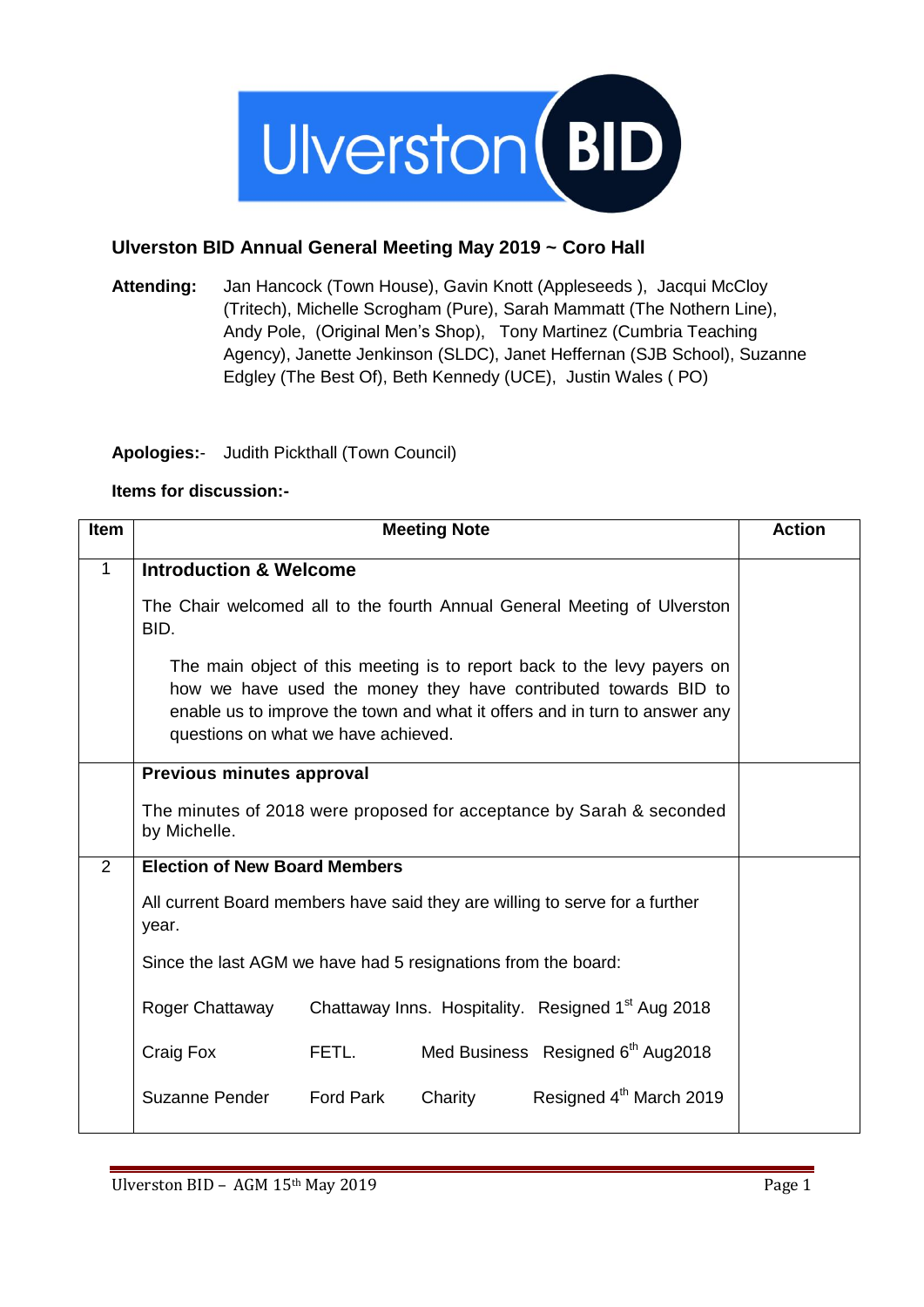| Craig Sherrington | Virginia House Hospitality | Resigned 23 <sup>rd</sup> April 2019 |
|-------------------|----------------------------|--------------------------------------|
|-------------------|----------------------------|--------------------------------------|

Michael Bleasdale Poppies Hospitality Resigned 14<sup>th</sup> May 2019

The Articles of BID Association States:-

In order to ensure the board membership is refreshed on a regular basis the Ulverston BID Articles of Association require that one third of the directors are retired in rotation as decided by the directors; however these persons will be eligible for re-appointment without requirement for nomination and if no other nominations are filed before the due deadline or if the nominations do not exceed the number of vacant director posts then the sitting member will remain on the board without the need for a ballot.

The present board consists of 12 members so 4 directors constitutes one third of the membership. As we have already had a rotation of at least four members due to resignations there is no need for any other members to be re-elected under the requirements stated above.

We have had one application from Beth Kennedy to fill the vacancy as a representative of a Charity – Beth is a director of UCE which manages the Coronation Hall – The Coronation Hall has recently taken Charity status and it is under that umbrella that Beth puts herself forward as a candidate as a Charity representative. Beth is a great believer in partnership working and brings a wealth of knowledge and experience of working in the voluntary sector and community development work and will be an excellent addition to the BID board.

We have a further nomination from Wendy Barry of Avanti Capitola who has applied to join the board as a representative in the Hospitality sector. – Wendy will be well known as she has been a licensee running several public houses in and around Ulverston for 23 years. She is eager to speak up for the Night Time economy of Ulverston and is in a great place as Chair of the LVA to influence other LVA members to be more pro-active when Festivals & Events are taking place in town. As many of our grants are made to Festivals this backing could be very helpful to the organizers to help them run their events even more successfully.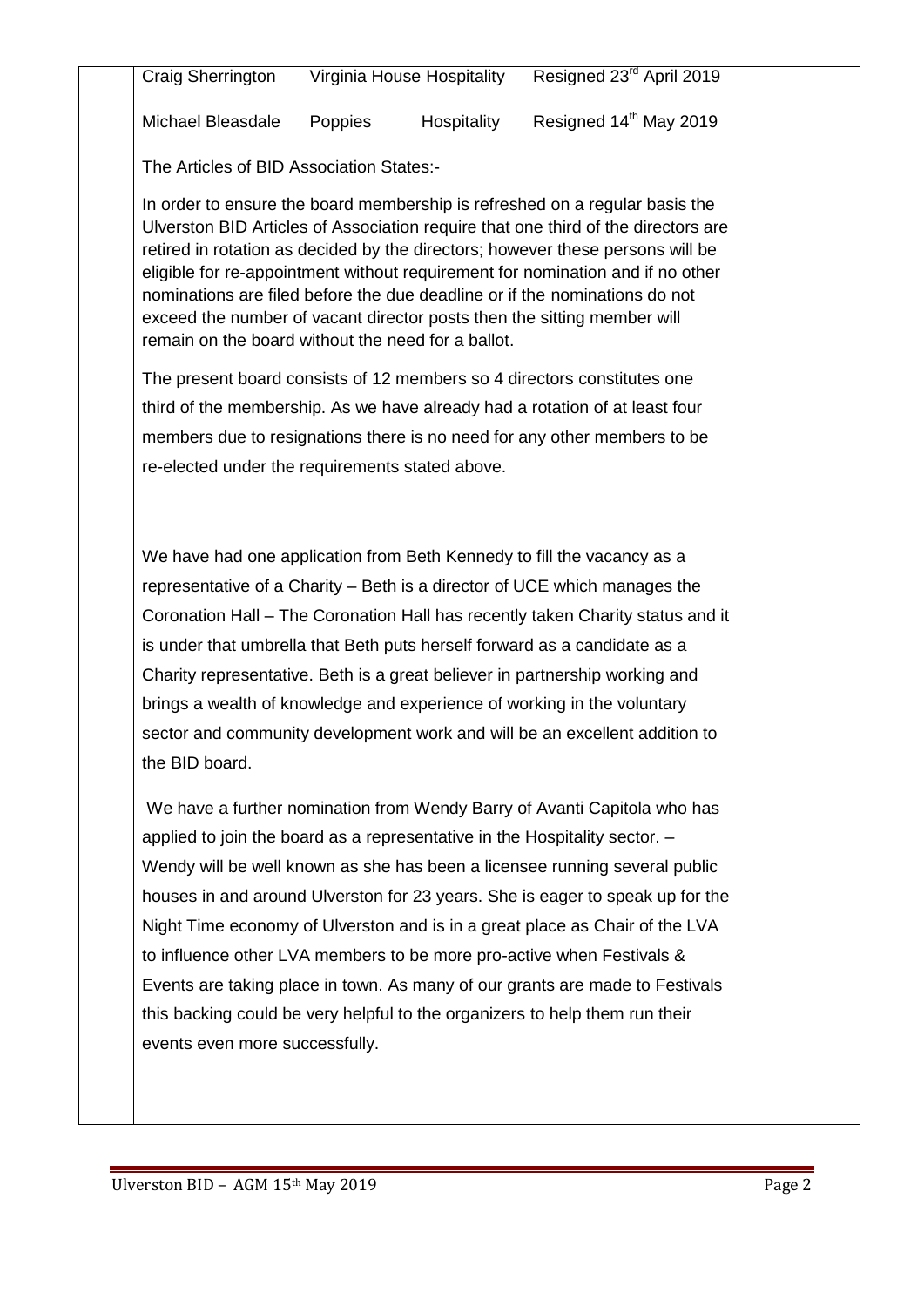|   | As no other nominations have been received and there are suitable<br>vacancies to be filled there was no need for a formal ballot. On a show of<br>hands Beth & Wendy were accepted onto the board of Ulverston BID.<br>We have two people who attend meetings at the invitation of the Board, they<br>are not appointed by any Local Authority but do liaise between BID and their<br>respective councils. The board welcomes and takes advantage of their<br>knowledge of procedures but neither of them has voting rights.<br>The two representatives are:<br><b>Judith Pickthall from Ulverston Town Council.</b><br>Janette Jenkinson from SLDC. |  |
|---|-------------------------------------------------------------------------------------------------------------------------------------------------------------------------------------------------------------------------------------------------------------------------------------------------------------------------------------------------------------------------------------------------------------------------------------------------------------------------------------------------------------------------------------------------------------------------------------------------------------------------------------------------------|--|
| 3 | <b>Financial Report</b>                                                                                                                                                                                                                                                                                                                                                                                                                                                                                                                                                                                                                               |  |
|   | The attached spread sheet provides the figures for the Ulverston BID Co<br>Ltd up to March 2019 and forecast out to September 2020, which is the<br>end of the current BID mandate period.                                                                                                                                                                                                                                                                                                                                                                                                                                                            |  |
|   | Our year end changed from September to March in year 3 to align with<br>SLDC collections period.                                                                                                                                                                                                                                                                                                                                                                                                                                                                                                                                                      |  |
|   | This year we have spent all of the surplus from earlier periods, plus<br>£29,892 of this year's levy, leaving a surplus of £74,102 to carry forward<br>for committed projects next year.                                                                                                                                                                                                                                                                                                                                                                                                                                                              |  |
|   | Our spending this year has diversified to include the LoyalFree app, free<br>WiFi in the town and cycling event Tour of Britain.<br>We joined with the Dickensian committee to fund the light show projected<br>on the wall in New Market Street during the run up to Christmas.                                                                                                                                                                                                                                                                                                                                                                      |  |
|   | Our contribution to Ulverston in Bloom will expand to include our entry for<br>Cumbria in Bloom during 2019.                                                                                                                                                                                                                                                                                                                                                                                                                                                                                                                                          |  |
|   | We funded the highly successful ULVERSTEM event where local<br>businesses engage with local schools                                                                                                                                                                                                                                                                                                                                                                                                                                                                                                                                                   |  |
|   | We continue to support flagship festivals as well as smaller and niche<br>event.                                                                                                                                                                                                                                                                                                                                                                                                                                                                                                                                                                      |  |
| 5 | <b>Chair Correspondence &amp; comments</b>                                                                                                                                                                                                                                                                                                                                                                                                                                                                                                                                                                                                            |  |
|   | The main object of this meeting is to report back to the levy payers on how<br>we have used the money they have contributed towards BID to enable us to                                                                                                                                                                                                                                                                                                                                                                                                                                                                                               |  |

┑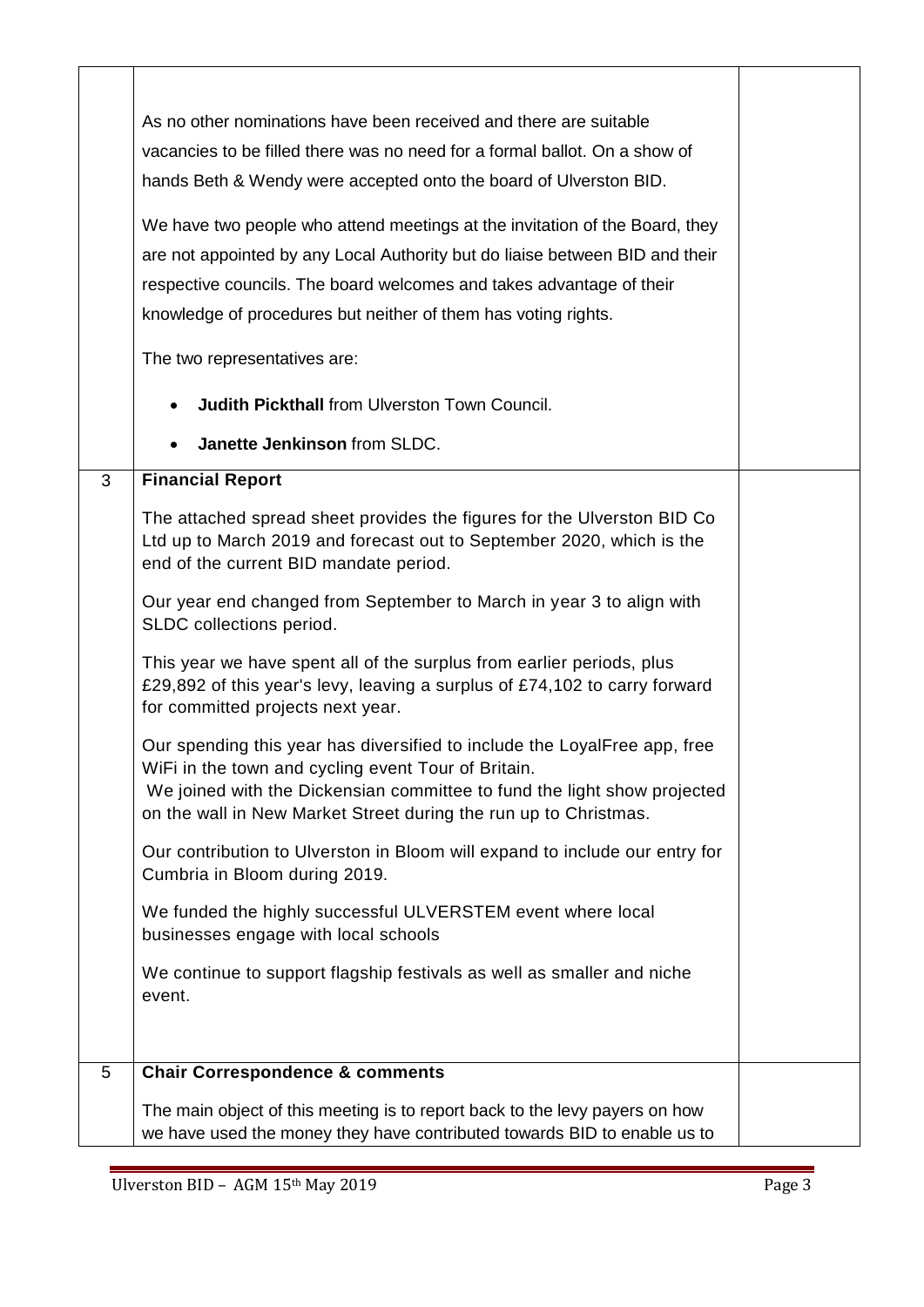achieve our core values to make Ulverston Attractive, Accessible, Alive and Altogether.

So how have we achieved this in the past year?

In our efforts to make Ulverston an Attractive place to live, work and visit we are working collaboratively with Ulverston in Bloom to make the town centre and outlying parts of the town zing with colour – this year100 new hanging baskets will be installed throughout the town centre, historic sites such as the Pound at Mill Dam will be tidied and brought back to life, Schools and communities will be encouraged to enliven the places where they live by planting in recycled containers such as old tyres and wellington boots. And finally, building on the success of last year, Ulverston BID will be entering Ulverston in the Britain in Bloom Competition hoping to bring us yet more kudos and national acclaim.

Having a beautiful, well cared for town is not only a glory for the locals to enjoy it encourages tourists and sends a message to prospective investors in the town by promoting it as an attractive environment in which to set up businesses bringing employment and diversity to the town.

Accessible doesn't only mean making it easy to get into or around the town it also means making services and information easily available to everyone, everywhere.

The recent launch of Free Town WiFi does just that, every visitor to the town who takes advantage of the WiFi will, be connected to Choose Ulverston the official information website paid for by BID and be notified of up and coming Ulverston events and festivals through social media promoting repeat visits and making Ulverston a destination town to visitors from around the world.

Our second biggest initiative this year was also aimed at making the town more accessible by compiling, publishing and distributing 12,400 copies the Traders Booklet. This was delivered to every household in the Ulverston postal district making sure everyone in the area has access to the names and contacts of businesses and services available to them locally.

BID is continues to support the Visitor Information Point and UCE in their efforts to make information easily available to locals and visitors alike and we have also contributed to Ulverston Community Partnership to ensure the Ulverston Festival leaflets are made available in Service Stations on the M6.

In a more direct way we also sponsored transport to get people from outlying areas into Ulverston for the BeWell festival organised by Ulverston Rotary. And by backing the UlverSTEM event BID also made it possible for the Coronation Hall to give FREE access to over 2500 visiting families and young children to biggest educational event in South Lakeland.

Ulverston is a thriving Festival Town and as such certainly comes Alive with colour, music, laughter and fun from May to December. BID receives numerous applications for grants towards festivals and in the past year has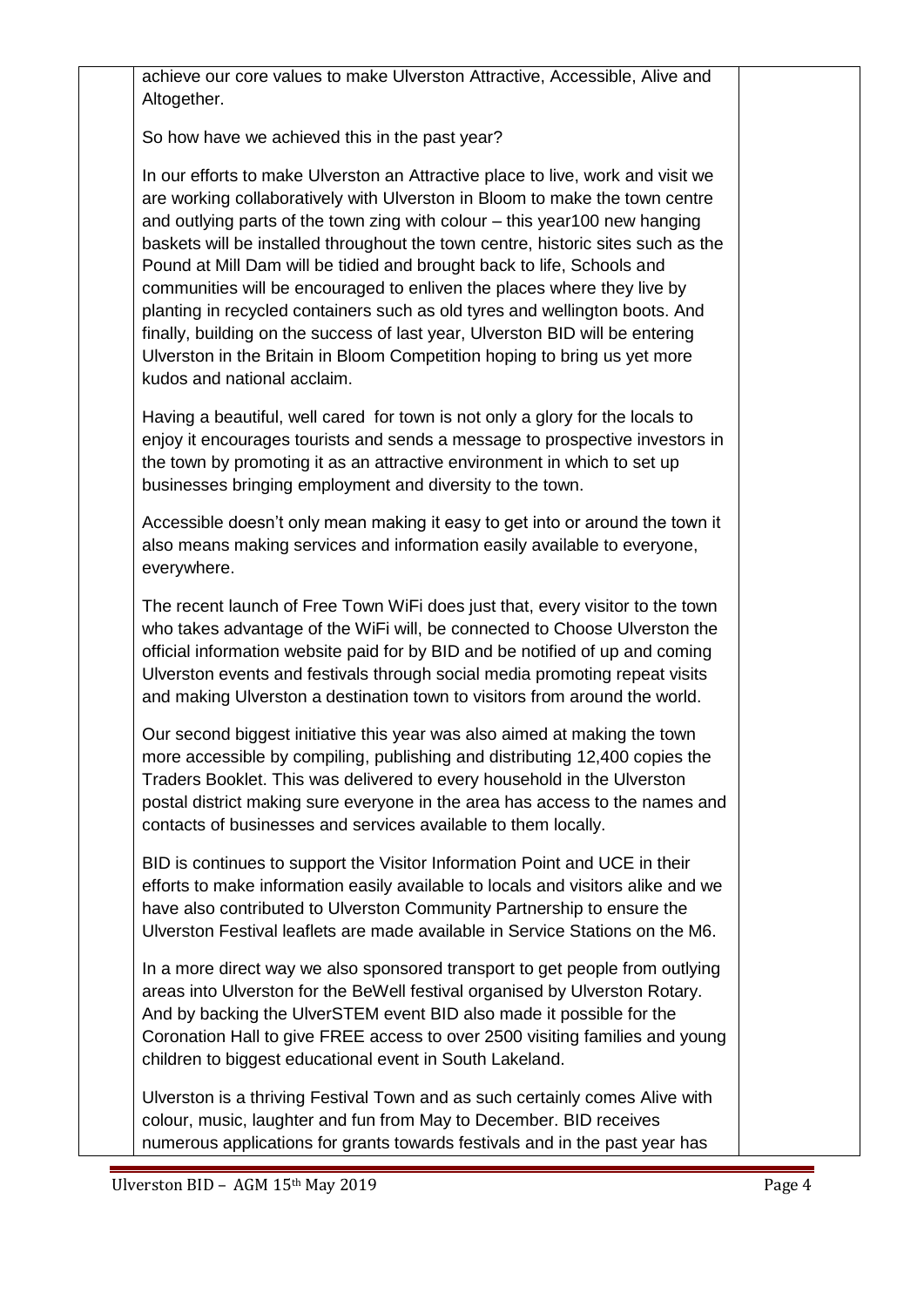|   | supported Retro Rendezvous, Another Fine Fest and Printfest helping with<br>promotion and giving advice to help them develop their events.                                                                                                                                                                                                                                                                                                                                                                                                                                                                                                                                                                                                                                                                                                                                                                                                                                                  |  |
|---|---------------------------------------------------------------------------------------------------------------------------------------------------------------------------------------------------------------------------------------------------------------------------------------------------------------------------------------------------------------------------------------------------------------------------------------------------------------------------------------------------------------------------------------------------------------------------------------------------------------------------------------------------------------------------------------------------------------------------------------------------------------------------------------------------------------------------------------------------------------------------------------------------------------------------------------------------------------------------------------------|--|
|   | Also this year we responded to a request from the organisers of the Ulverston<br>Dickensian Festival who wanted to celebrate their 20 <sup>th</sup> anniversary with a<br>Light Show. BID part funded the project which saw historic images of the<br>town projected on the sides of buildings for several weeks in the run up to<br>Christmas.                                                                                                                                                                                                                                                                                                                                                                                                                                                                                                                                                                                                                                             |  |
|   | Altogether is a more difficult category to define but it is in fact our reason for<br>existing.                                                                                                                                                                                                                                                                                                                                                                                                                                                                                                                                                                                                                                                                                                                                                                                                                                                                                             |  |
|   | The aim of Ulverston BID is to engage the whole community in a mission to<br>work with the statutory authorities, businesses large and small, and the public<br>sector to become the best we can be.                                                                                                                                                                                                                                                                                                                                                                                                                                                                                                                                                                                                                                                                                                                                                                                        |  |
|   | Ulverston is already a great place to live, work and visit but we all need to<br>work together to make it even better. BID does NOT and never will take over<br>council responsibilities we work alongside them in partnership to enhance the<br>environment we all live within. The Town Council budget is already stretched<br>and without the collaboration with BID they may possibly have to choose<br>between reductions in essential services or less vital budget items such as<br>the provision of Christmas Lights or illumination of the Sir John Barrow<br>monument on Hoad. This is not a reasonable thing to ask of the rate payers,<br>so, while the Christmas lights and floodlights on Hoad monument are not<br>entirely necessary to our physical wellbeing or help to maintain a safe,<br>healthy environment in which to live or even impact on the way our<br>businesses thrive, just think what a drear, drab place Ulverston would be<br>without these enhancements. |  |
|   | I would like to thank the members of the BID board who are ALL volunteers<br>for giving their time freely to work together for the betterment of the town, and<br>I would also like to give further thanks to the levy payers who took the<br>decision 4 years ago to invest collectively in local improvements, without their<br>contributions BID would not have had the funds to bring about any of these<br>enrichments.                                                                                                                                                                                                                                                                                                                                                                                                                                                                                                                                                                |  |
|   | Have your say - if you have any ideas or suggestions where we can help to<br>achieve improvements within the town as a whole then let us know: email:<br>admin@ulverstonbid.org.uk or telephone 01229 666069                                                                                                                                                                                                                                                                                                                                                                                                                                                                                                                                                                                                                                                                                                                                                                                |  |
| 5 | <b>Project Officer Report ( Justin Wales)</b>                                                                                                                                                                                                                                                                                                                                                                                                                                                                                                                                                                                                                                                                                                                                                                                                                                                                                                                                               |  |
|   | Presentation included the BID objectives and purpose together with<br>achievements to date. These include:-                                                                                                                                                                                                                                                                                                                                                                                                                                                                                                                                                                                                                                                                                                                                                                                                                                                                                 |  |
|   | Loyal Free app now available for current business to attract custom by<br>offering easily retrievable deals. The app is linked to the Free WiFi (now<br>up and running) for the town centre which is in it's early stages and is<br>designed to help the general public to have easy access to what the town<br>can offer from hospitality to local walks and sites linked through the                                                                                                                                                                                                                                                                                                                                                                                                                                                                                                                                                                                                      |  |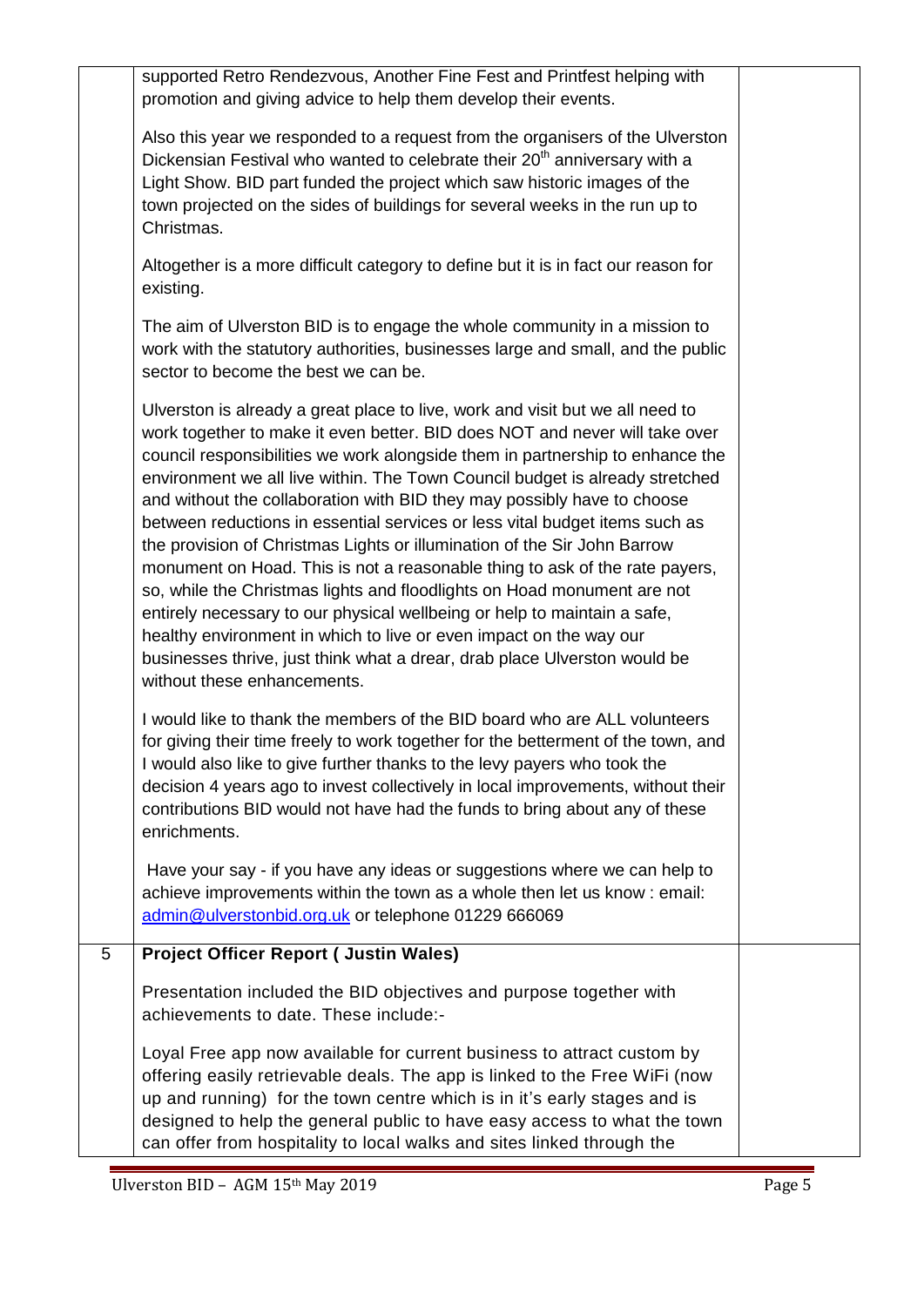|   | Choose Ulverston web site.                                                                                                                                                                                                                                                                                                                                                                                                                                                                                                                                                                                                                                                                                                                                                                                                   |  |
|---|------------------------------------------------------------------------------------------------------------------------------------------------------------------------------------------------------------------------------------------------------------------------------------------------------------------------------------------------------------------------------------------------------------------------------------------------------------------------------------------------------------------------------------------------------------------------------------------------------------------------------------------------------------------------------------------------------------------------------------------------------------------------------------------------------------------------------|--|
|   | The BID has now started a programme of Business training to assist with<br>boosting trade, emergency first aid, mental health awareness, Facebook<br>capability etc.                                                                                                                                                                                                                                                                                                                                                                                                                                                                                                                                                                                                                                                         |  |
|   | Ulverston in Bloom support has been enhanced this year working more<br>with local community schemes.                                                                                                                                                                                                                                                                                                                                                                                                                                                                                                                                                                                                                                                                                                                         |  |
|   | The tour of Britain plaques are being relocated to the Marker Hall to<br>provide a permanent fixed display. The BID continues to support the VIP<br>in the hall with a recorded 160+ visits per month when manned by the<br>excellent Ulverston volunteers.                                                                                                                                                                                                                                                                                                                                                                                                                                                                                                                                                                  |  |
|   | The hard print business directory was issued (12400 copies) and is also<br>available through the Choose Ulverston Web site. All up to date changes<br>will take place on the web site.                                                                                                                                                                                                                                                                                                                                                                                                                                                                                                                                                                                                                                       |  |
|   | The late night shopping experience was enhanced with the addition of a<br>picture projection in Market St. The late night shopping opportunities will<br>be expanded for the 2019 period.                                                                                                                                                                                                                                                                                                                                                                                                                                                                                                                                                                                                                                    |  |
| 6 | Presentation by Beth Kennedy - Director of UCE                                                                                                                                                                                                                                                                                                                                                                                                                                                                                                                                                                                                                                                                                                                                                                               |  |
|   | UCE came in existence as a result of the threat of possible closure of the<br>Coro by SLDC and followed the initial and continuing work of Friend of the<br>Coro to maintain the long term stability of the Hall for Ulverston. UCE is<br>also more than the Coro and was established with a mission to "reclaim<br>assets of Ulverston for the common good". We were granted a 5 year<br>lease from SLDC and this included the running of the Indoor and Outdoor<br>Markets. We need to demonstrate the capability of the group to manage<br>these assets. We are now at the end of year 3 and forecast to be cost<br>neutral by end year 5 not reliant upon SLDC grants. Negotiations are now<br>underway to grant a long-term lease to enable UCE to expand the<br>opportunities for the Hall from other outside sources. |  |
|   | Over the period BID have supported UCE in a number of ways and some<br>feedback is relevant:-                                                                                                                                                                                                                                                                                                                                                                                                                                                                                                                                                                                                                                                                                                                                |  |
|   | VIP.                                                                                                                                                                                                                                                                                                                                                                                                                                                                                                                                                                                                                                                                                                                                                                                                                         |  |
|   | Entirely volunteer lead, footfall is dependent upon availability in the<br>Market and attraction of the Hall for visitor. The experience of users<br>confirms this information point is well received with "real" town information<br>being available both verbally, by printed pamphlets and via the web site<br>connections.                                                                                                                                                                                                                                                                                                                                                                                                                                                                                               |  |
|   | Marketing & Promotions                                                                                                                                                                                                                                                                                                                                                                                                                                                                                                                                                                                                                                                                                                                                                                                                       |  |
|   | This support has delivered half the funding for one of the key roles at the<br>Coro/ Markets. It has elevated the Hall to higher performance volumes,<br>spread the word to a wider audience, and advanced our social media                                                                                                                                                                                                                                                                                                                                                                                                                                                                                                                                                                                                  |  |